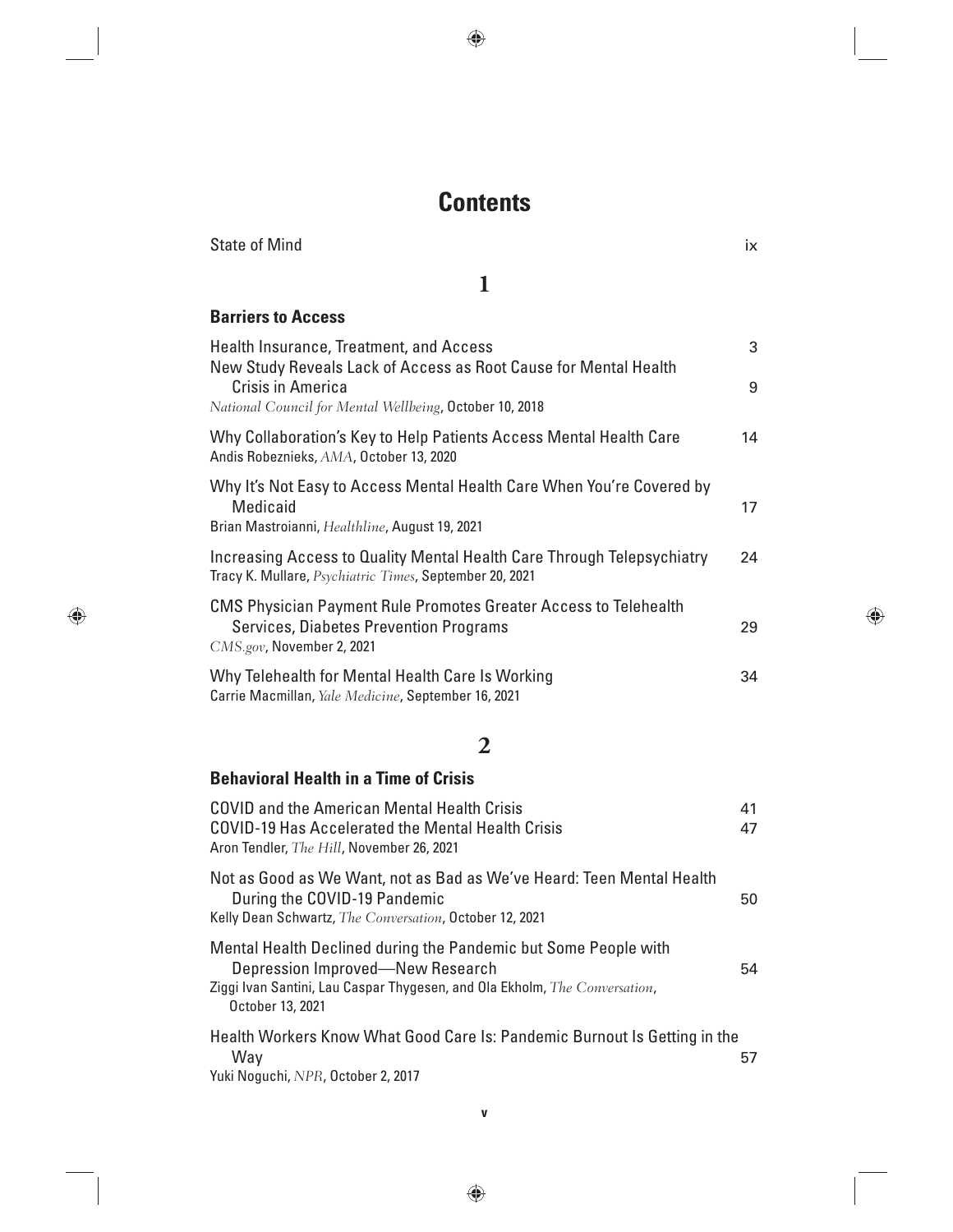Stress and Rigorous Work Schedules Push a Doctor to Commit Suicide Every Day in the US: "We Need Them, but They Need Us 63 Ashley Turner, *CNBC*, May 21, 2019

**3**

#### **The Ultimate Consequence**

| Suicide and Behavioral Health<br><b>Worrying Trends in U.S. Suicide Rates</b><br>Kirsten Weir, APA, March 2019                                                             | 67<br>73 |
|----------------------------------------------------------------------------------------------------------------------------------------------------------------------------|----------|
| Breaking the Trend: New CDC Data on Suicide<br>Leah Kuntz and Christine Yu Moutier, Psychiatric Times, December 9, 2021                                                    | 78       |
| Suicide Rates Fall Again--but not for Young Adults and Some<br>People of Color<br>Becky Sullivan, NPR, November 3, 2017                                                    | 84       |
| Suicides in U.S. Jails, Prisons Rose Sharply Over Two Decades,<br><b>Federal Data Shows</b><br>Jeff McDonald and Kelly Davis, The San Diego Union-Tribune, October 7, 2021 | 87       |
| Fact Sheet: New Strategy Outlines Five Priorities for Reducing Military and<br>Veteran Suicide<br>The White House, November 2, 2021                                        | 90       |
| Suicide and Self-Harm in Correctional Facilities<br>Vera Institute of Justice, 2022                                                                                        | 93       |

#### **4**

#### **The Politics of Behavioral Health**

| <b>Legislation and Mental Health</b><br>Press Release: Rep. Porter Reintroduces Bill to Reduce Violence Against                                                       | 101 |
|-----------------------------------------------------------------------------------------------------------------------------------------------------------------------|-----|
| Individuals with Mental Illness and Disabilities<br>Katie Porter, US House of Representatives, February 25, 2021                                                      | 107 |
| <b>Building Mental Health into Emergency Responses</b><br>Ashley Abramson, APA, July 1, 2021                                                                          | 110 |
| Missouri Will Become Last State to Enforce Federal Laws on Mental Health<br><b>Care Coverage</b><br>Tessa Weinberg, NPR, September 7, 2021                            | 117 |
| Federal Law Says Insurers Must Cover Outpatient Mental Health Care: But<br>Mississippi Decides Not for Its State Employees<br>Julie Whitehead, MCIR, October 26, 2021 | 121 |